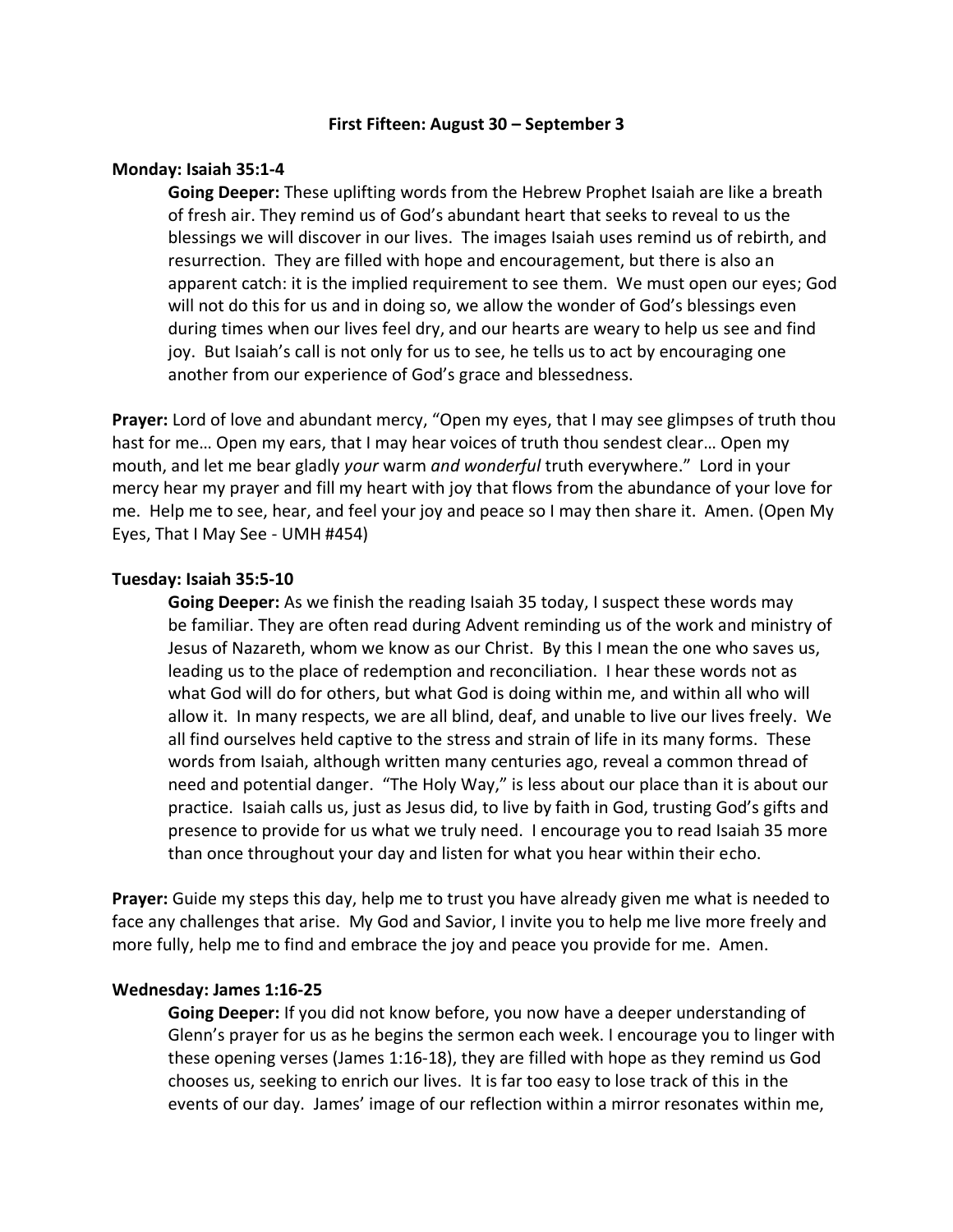as I find myself caught up in events or my emotional responses realizing after the fact that I did not represent my faith well. While at the same time his words encourage and challenge us by reminding us of the enduring effect of God's grace, the implanted word so to speak upon us. They call us to get back up and start each day by trusting God's love and begin again, remembering who we are as God's beloved!

**Prayer:** Thank you my God, for your love and grace. As I begin this day help me see within the reflection of my mirror the wonder and blessing you see in me. Help me to allow these truths to shape my responses and my choices this day. As I experience moments where I will be challenged or tempted to forget who I am help me remember I am your beloved and you will continue to lift me when I stumble. Amen.

# **Thursday: Psalm 146**

**Going Deeper:** A few weeks ago, I was in Montana to officiate at the wedding of my finance's youngest son. I had never been to Montana before, and as you may know I am a beach person! I was completely caught off guard by how deeply I was affected by the beauty and majesty of what I saw and experienced there! These verses from Psalm 146 call us to look up and be alert to the wonder and majesty of God all around us. They remind us in whom we truly need to trust and listen to if we are to have a life filled with the blessings of hope, joy and peace. They also reveal the character and desire of God's heart; to lift, to heal, to love, to care for and to reach each and every one of us who inhabit this world created by and filled with God's majesty, beauty, wonder and spirit! I realize there are places where it easier to connect with God in nature and others. While at the same time I also know God's majesty reaches far beyond the beach or any mountain range, in fact I invite you, even challenge you to see it within yourself, as well as those you meet this day.

**Prayer:** God you are not only a flowing fountain of mercy, you are also the one pure source of truth for our world and our lives. Help me see the majesty you have placed within me. By your grace help me see your majesty within all those I will meet this day. Use me today, even when I am not aware, simply by my willingness to sing your praises within my heart, mind and spirit. Amen.

## **Friday: Philippians 2:12-13**

**Going Deeper:** It is the end of another week. If yours has been like mine there have been high moments and a few low ones as well. But this is part of the journey. Paul reminds us that faith is a journey, in truth it is a lifetime, each day building upon the last, each week moving forward toward the goal. But what is the goal? What is the final objective or end we seek? I really like his admonition in Philippians 2:12b to *"work out your own salvation with fear and trembling."* (NRSV) Notice he tells us to focus on our own work, not what others need to do. It is always easier to see the places where others have work to do than see our own clearly. Paul tells us to do this work with a sense of reverence and honor, meaning extend grace to yourself, God has and yet we can be our own worst critic. His words are meant to encourage honest self-assessment,